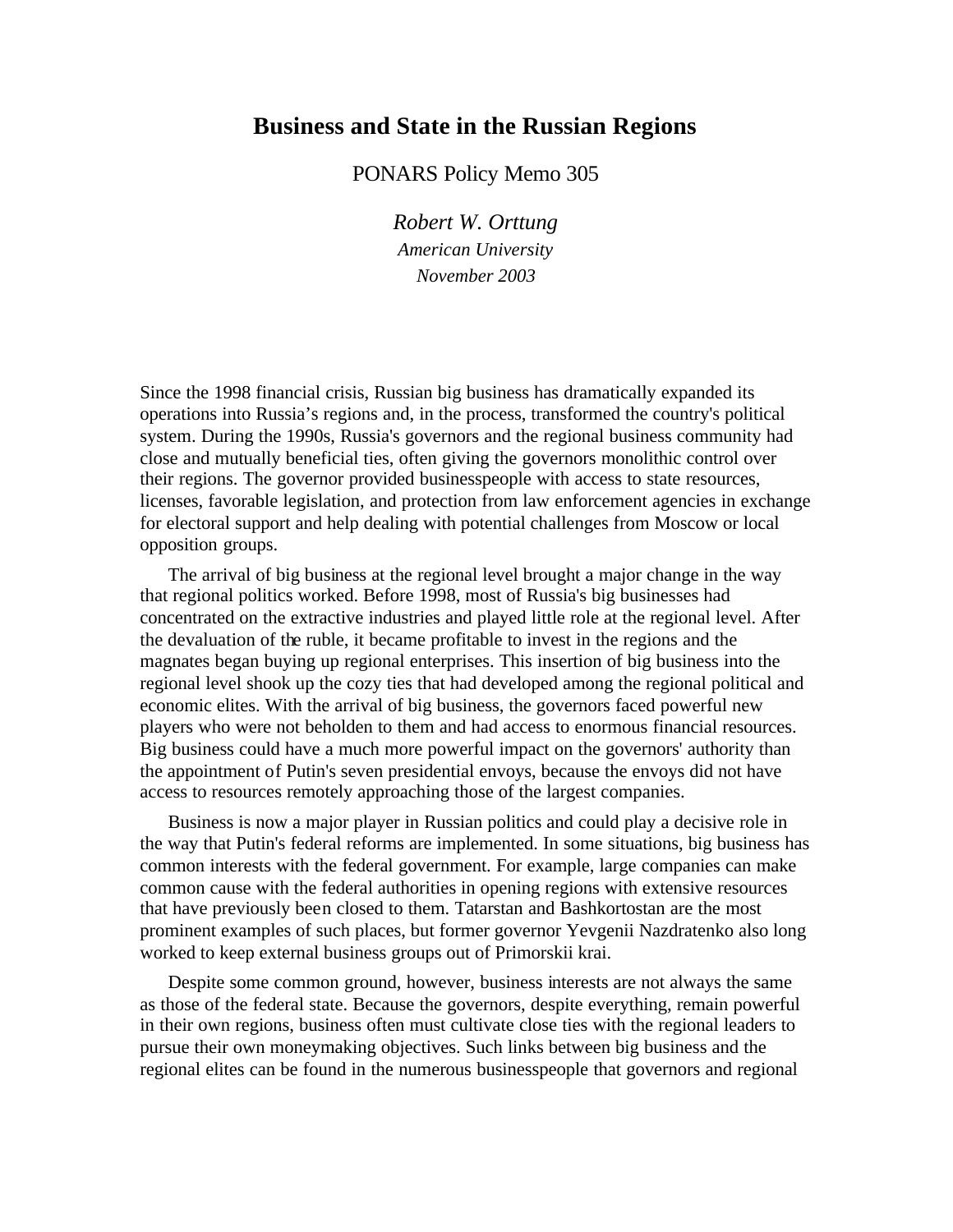legislators have appointed as their representatives to the Federation Council, the upper chamber of the national parliament.

In this sense, business remains a wild card in the new political system because it has extensive financial resources and interests defined autonomously from the state. Following its own interests, it could side with the federal or regional players, changing positions over time and depending on the situation. Although federal or regional politicians may oppose business interests from time to time, the state is no longer strong enough to simply dictate its demands to the business community.

## **Business's Influence on the Rule of Law Situation**

Business is having a decidedly mixed impact on the rule of law situation in the regions where it has recently launched operations. Russian big business in the regions is somewhat analogous to the arrival of foreign direct investment in developing economies. Although one might expect foreign corporations with international reputations to bring clean business practices with their investments, reality shows something different. Recent World Bank research suggests that such companies pay bribes when doing so can promote their business goals and that such forms of foreign investor corruption are particularly common in situations where there is already significant state capture. Given the negative influence of such transnational corporations, one would expect the oligarchs to bring poor forms of governance to the regions.

These expectations have been partially realized. To protect its operations, big business has sought to gain control over the regional political systems in areas where it operates. If it is not possible to simply replace the governor with one of its own employees, business usually works to "domesticate" the regional leadership. In many cases, business has provided campaign financing to incumbent governors in exchange for the appointment of one of its members as a deputy governor. Where it is feasible to do so, big business tries to establish monopolistic control over regional economies, using its extensive influence to block out other competitors from challenging them. Such actions limit the extent of Russia's internal market and make it difficult to establish a normally functioning market economy.

On the other hand, big business has brought many innovations to the regions. In particular, upon purchasing a company, it often sends in new managers who are much more adept at working in the contemporary economy than their predecessors. In regions with a well-developed business community that has many players, such managers seek to have a more institutionalized relationship with the authorities than existed earlier. These firms are more willing to pay their taxes according to clear rules in exchange for being able to function under a system where they have little fear of political reprisals. These companies have also stimulated local economies by bringing in extensive new capital.

The extent of overall corruption in the evolving regional economies will depend decisively on the nature of the relationship between the state and business. Ideally, a fragmented business community working in an area with a relatively dispersed political system would be the best for maintaining low levels of corruption. The worst situation obtains where imbalance exists, when business is able to capture the state or the state itself behaves as a predator. In many of the Russian regions, both the state and the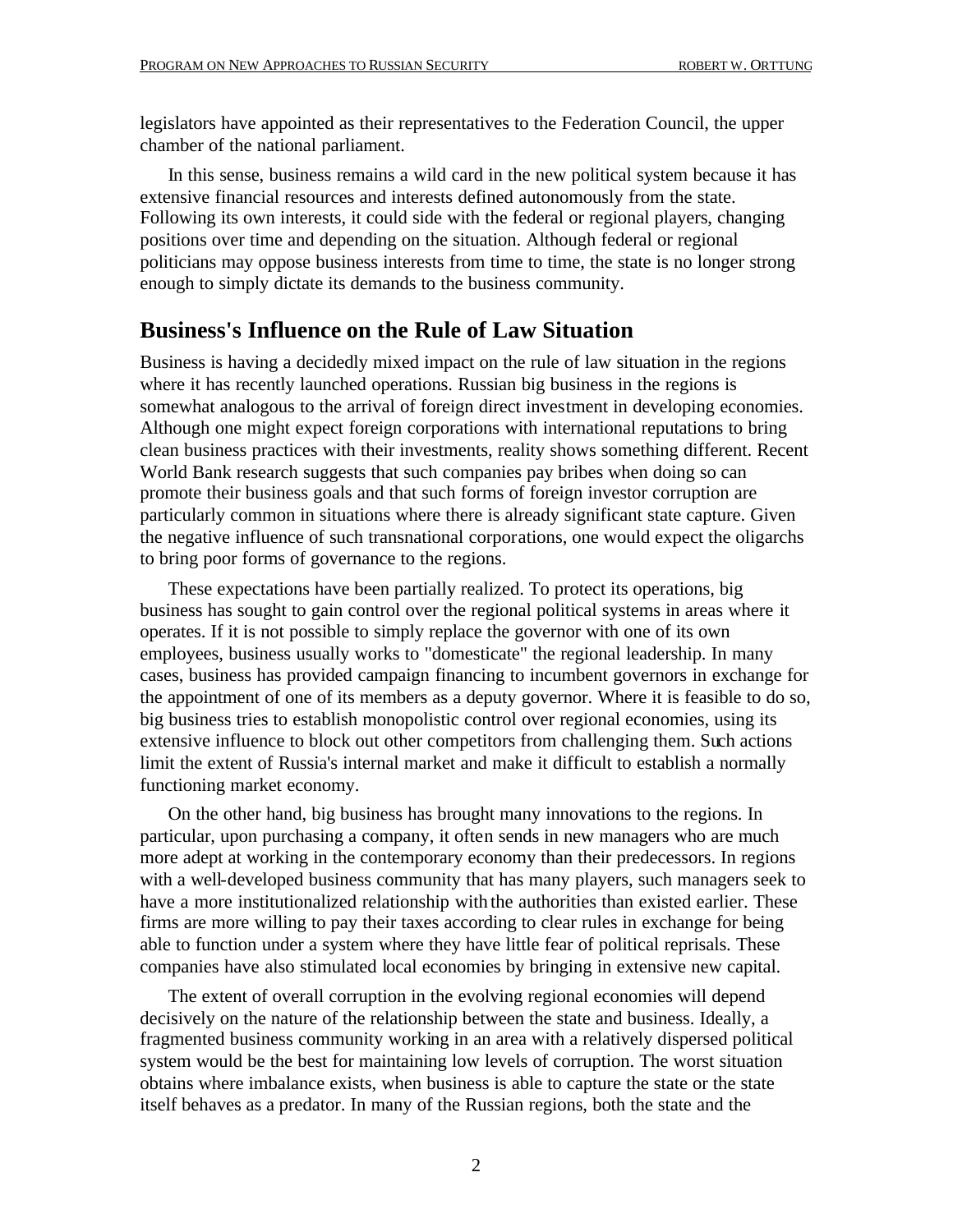business community have relatively strong resources and can be currently characterized as "mutual hostages." Largely, they must accommodate each other because they are both strong enough to inflict significant harm on the other. As David Kang has shown in his analysis of South Korea in the book *Crony Capitalism*, a "mutual hostage" situation can lead to successful economic development, though extensive corruption remains an integral part of the system.

The arrival of big business in the Russian regions clearly works to fragment the overall concentration of power at the regional level, shifting regional political systems from highly centralized systems to ones with a greater dispersal of key resources. The ability of these systems to deal with future crises will naturally be a function of their ability to respond quickly while implementing consistent policy over time. Achieving these often mutually exclusive objectives requires a political and economic system that avoids the extremes of concentration or fragmentation. Working in the middle of the spectrum was the most successful strategy for East Asian countries following the 1997 financial crisis there, as Andrew Macintyre argues in *The Power of Institutions*. In the sense that the arrival of big business in Russia's regions moved them away from excessive concentration, its impact has been beneficial. How effective the new systems will be in dealing with inevitable future crises, of course, is yet to be seen.

## **The Impact of Contract Killings**

Commentators on the Russian scene often note the large number of contract killings associated with Russian business. After the media broadcast pictures of victims lying in pools of blood, the (presumably corrupt) authorities fruitlessly search for perpetrators, and the cases usually remained unsolved. However, much more is going on than is apparent from the lurid headlines.

Certainly regions like the Far East have seen contract killings dramatically increase in the last year. As business and politics become increasingly intertwined, more public officials, from governors and Duma members to mid-level bureaucrats, are falling victim to the assassins' bullets.

However, in one resource-rich region with its fair share of business-related murders, the number of businesspeople killed because of their business activities represented only about one-third of all murders of businesspeople. During the three years from 2000 to 2002, 95 Irkutsk businesspeople died violently. Two-thirds of them were killed for reasons unrelated to their business activities. Motives for the slayings included efforts to cover up other crimes and arguments, especially when the parties were consuming alcohol, according to work done by the Irkutsk branch of the Transnational Crime and Corruption Center.

The number of murders was strongly correlated to the size of the business operations. Participants in small and medium business were much more likely to die than those involved in big business. Big business had already divided its spheres of influence and was able to pay for sufficient security forces to deter any attacks on its personnel. Most of the murders occurred in small- and medium-sized businesses with an ongoing struggle for market share and scarce resources—for example, several murders took place in the